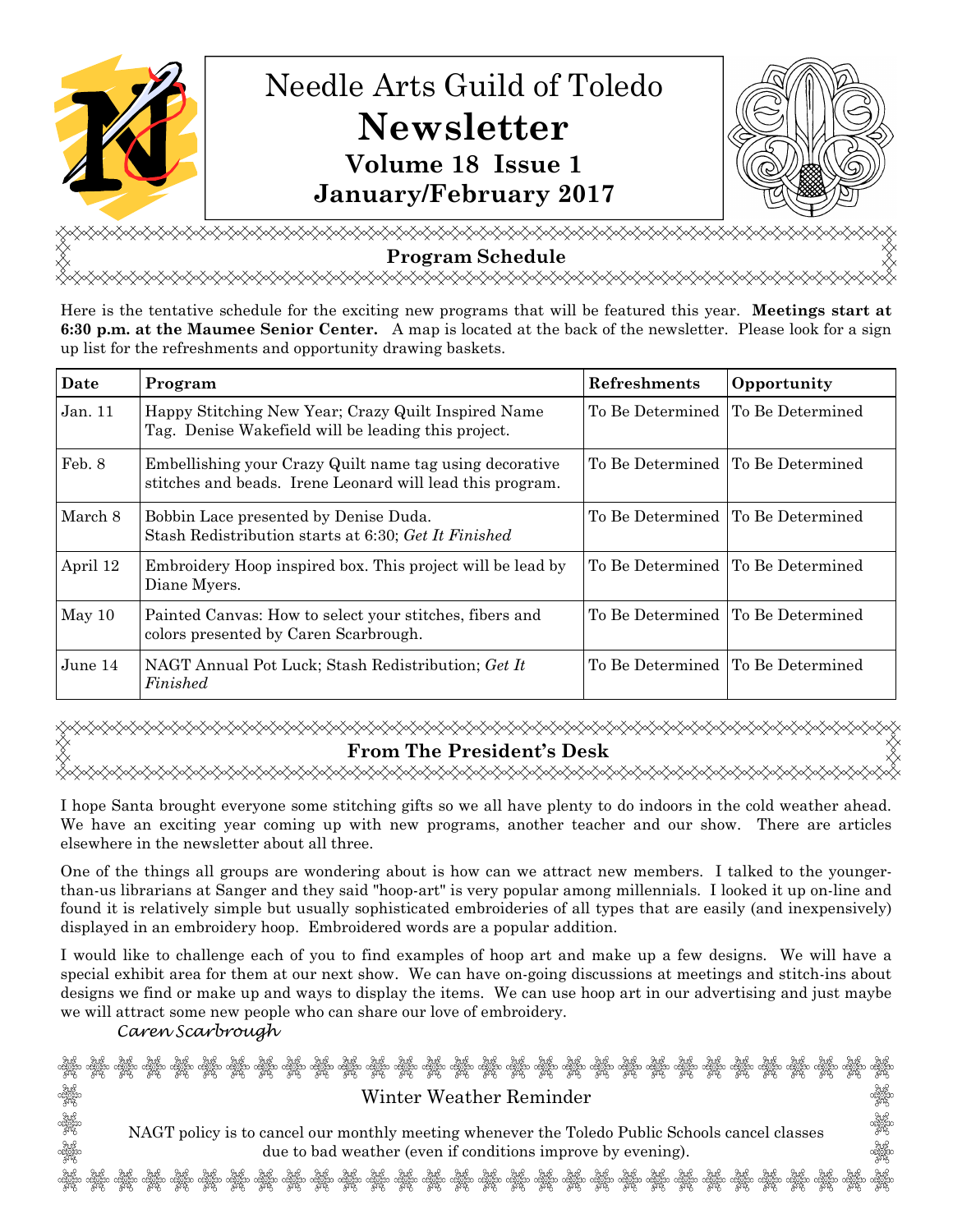

Here is a list of events besides our monthly meetings that you may find interesting. Further info may be obtained from the EGA (www.egausa.org) or GLR (www.ega-glr.org)

- **Dates Event Information**
- $05/02/17 -$ 05/07/17 Quilt Show at Sauder Village Museum, Archbold, OH
- 05/06/17 ― 05/10/17 *GLR Seminar* - *"Sweet Stitch Chicago"* Hosted by the Windy City Chapter. Location: Chicago, IL. Note: Registration is now closed.
- 08/16/17 ― 08/20/17 *EGA Seminar - "Blue Ridge Rendezvous"* The 2017 Seminar will be held in Asheville, NC. Registration opens March 15, 2017 for those who did not do Early Registration. Please note classes are filling very fast.
- 09/22/17 ― 09/24/17 *NAGT Annual Needlework Show.* Sanger Branch of the Toledo-Lucas County Library.



View details of the projects and events in the Calendar at www.ega-glr.org or www.egausa.org Follow links on these pages as needed to locate registration forms and visit chapter websites to view color photos.

#### **Stitch-In**

\*\*\*\*\*\*\*\*\*\*\*\*\*\*\*\*\* 

A Stitch-In is held every Thursday. The first Thursday of the month we meet at Timeless Stitches in Tecumseh starting around 11:30am, winter weather permitting. The fourth Thursday of the month we meet at Yarn Envy, 4570 Sterns Road. Other weeks, the locations change. Call or email Diane Myers for more information.

> **Visit NAGT online at http://www.needle-arts-toledo.org**

 $0<sup>0</sup>$ 

**For the Newsletter, visit http://www.needle-arts-toledo.org/private/news.htm** 

> **Or Like Us on Facebook! Search for "Needle Arts Guild Of Toledo"**



## **Program and Education Notes**

**On-Going Projects:** Meadow Medley and The Puzzle. Please bring your pieces to the meetings so we can share in your progress.

**January:** We will start the New Year by working on a Crazy Quilt inspired name tag. Start looking for some scraps of cotton/calico fabrics for this project. No need for a sewing machine for this project. \*\*Please feel free to bring any fabric or scraps that you wish to share with the membership to this meeting.

**February:** We will be working on embellishing your name tag with decorative stitches and beads. Hopefully you can use some beads, threads, trims and embellishments from your stash.

**April:** Embroidery Hoop Inspired Box. For this project, there is some homework. You will need six 6 inch wooden hoops and a 6-inch round plaque for the bottom of the box. To make a top of your box you will need a 5 to 5 1/2 inch piece of needlework. Your needlework does not have to be finished for this meeting. Remember to pick a motif that is appropriate for a circle. *Submitted by Irene Leonard.* 



Above is a photo by Diane Myers of the Hoop Box. Below is a photo by Su Pellitieri showing the interior of the box.

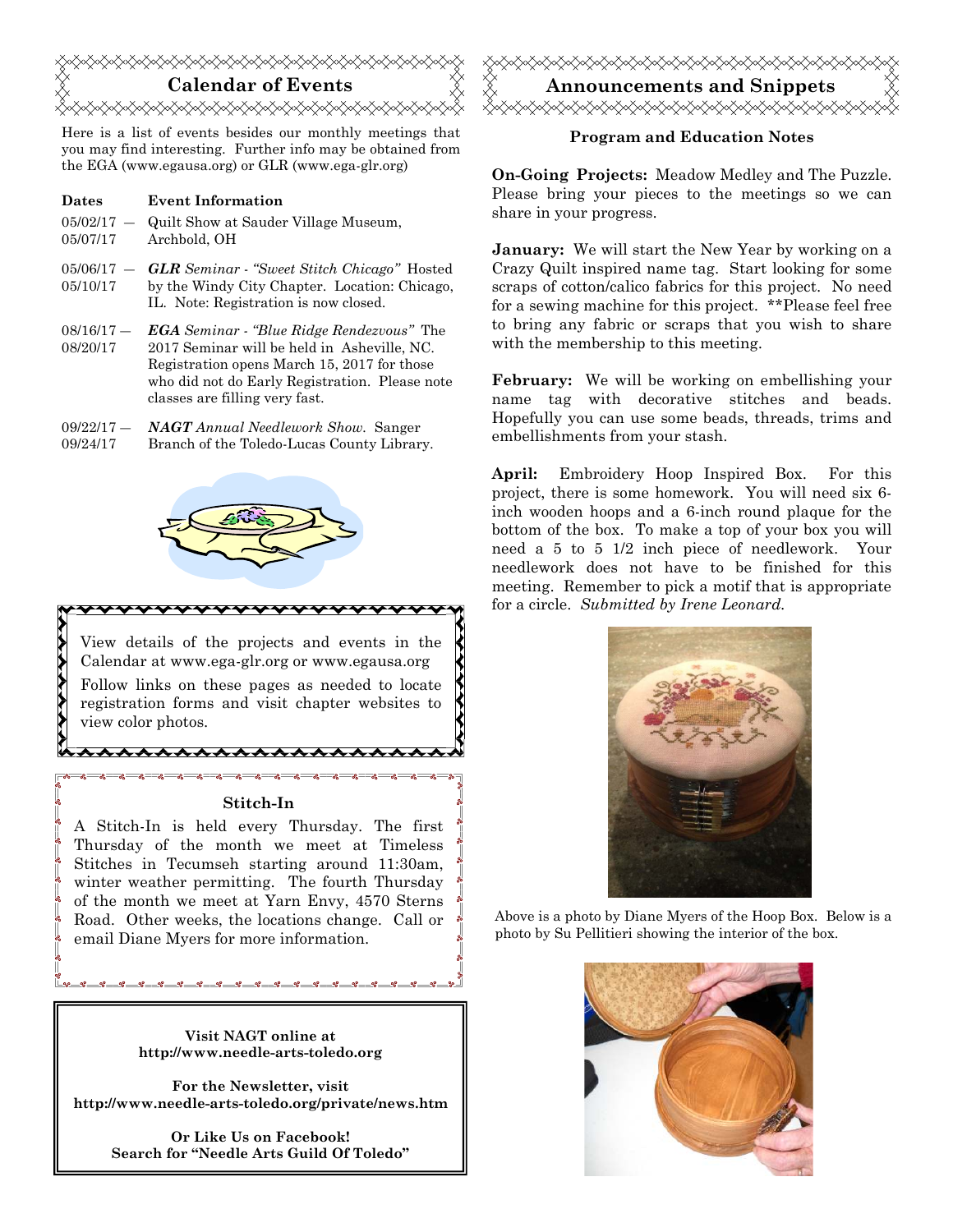

# **42nd Annual Needlework Show**

It may seem early to be thinking about our annual show, but for the chairman, it is a year-round project. Some members have expressed an interest in an exhibit this year rather than a judged show. They would like to exhibit their work, but don't like having it judged. We would also save some money if we don't have a judged show. The disadvantage is many members also learn from what the judge has to tell them each year. One of the reasons we are a group of excellent stitchers is we listen to what numerous professionals have told us on how to improve our work.

This is an important decision and I would like to give every member a chance to participate. Please e-mail or call me and say if you would like a judged show or an exhibit for 2017. My cell phone is 419-421-1134. I'll tally the results for the January meeting. If your first reaction is "I don't care, or my vote won't count", please know that the votes that aren't unanimous are very close and have low participation. Usually 4 or 5 people vote one way and 3-4 vote another and most don't vote. So your vote counts very much.

Any piece would be eligible for an exhibit, even if it has been shown before. If you enter a new piece in the exhibit it would still be eligible for a later show. We will still vote for guild and popular choice. There will not be a registration fee and costs will be absorbed by the chapter. *Submitted by Caren Scarbrough.* 



The 2016 candy ornaments were made by Karlyn Thompson (2), Julia Stange, Kathy Falgout, Elizabeth Freeman, Patricia Ricker (2), Christine Hampshire, Ann Rorarius, Diane Myers, Sue Wiemer, Nancy Wright, Anna Kerlin, Denise Waterfield, Kathy McCarthy, Marianne Mussett, Lee McLaird and Maria Nowicki. *Photo by David Hamphire.* 

Congratulations to Kathy McCarthy for winning this year's wreath! *Photo by Diane Myers.*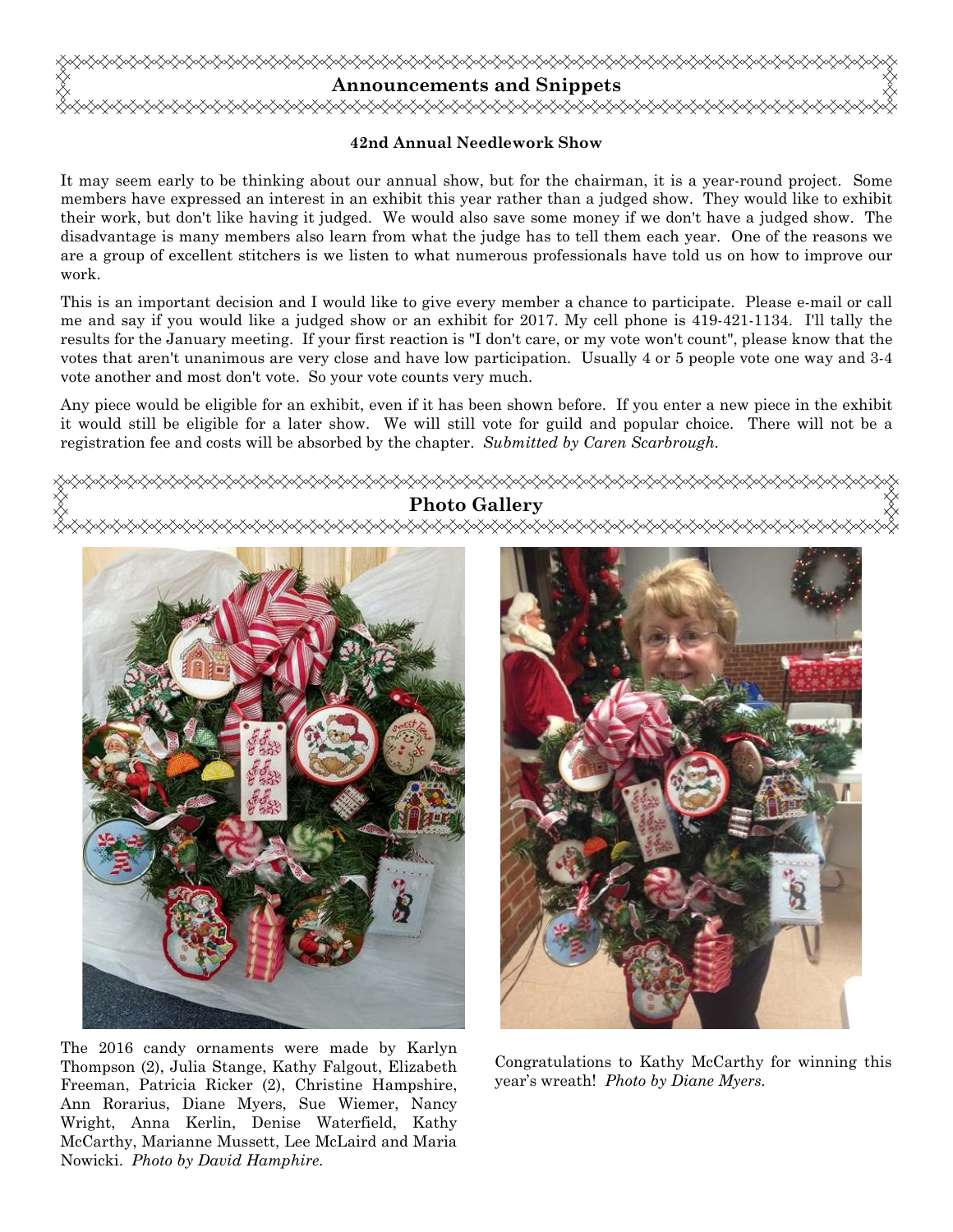



◄ It's the Great Pumpkin, Charlie Brown… Well, at least it will be once it sports all those wonderful Halloween theme ornaments guild members will make. At the December meeting of NAGT, the vote was to switch directions and change from a Christmas wreath to a Halloween wreath with the drawing to be held in October. Well, that means all your ornaments will be due in September! Just think, we could even display the wreath at the annual show if everyone turns their ornament in beforehand. To help you visualize a Halloween wreath, I have assembled this pumpkin base (I didn't think you wanted evergreen fronds). If you were thinking of making an ornament that is predominantly orange, consider backing it with a darker color like black, dark brown or dark green with an edging that extends beyond it like a narrow halo to make it stand out. Please include a bit of matching floss or thread for sewing the ornaments in place. I can add more vine tendrils if needed later for fill. So all you ghouls, I mean girls, get stitching! *Submitted by Christine Hampshire. Photo by David Hampshire.* 



As an alternative, we could use this ornament tree. *Photo by Diane Myers.* 



Guild members with their Sandy Rodgers' pieces. Irene Leonard, *Autumn Stars;* Caren Scarbrough and Su Pellitieri, *Hark! Hear the Bells;* and Diane Myers, *Spring Luminescence. Photo provided by Su Pellitieri.* 

I was fortunate to have taken a class from Sandy Rodgers at the Great Lakes Regional Seminar in 2015. The class was on shading with metallic threads. Sandy loved Kreinik threads and developed the above piece around their use. I also had the privilege of working with her at two of our annual needlework shows. She was our judge and I worked as her scribe. I learned so much from listening and recording her comments on a wide variety of needlework. She had a wealth of knowledge and was able to put into words the steps necessary to achieving the desired result. She will be missed - *Diane Myers* 



Christine Hampshire with *Hark! Hear the Bells* and *Good Lickin'. Photo by David Hampshire.* 



In addition to teaching at seminars and the pilot class for *Hark! Hear the Bells,* Sandy Rodgers was the judge for our 2002, 2003 and 2004 needlework shows. Unfortunately I could not find a good picture of her in my files, so I am using her obituary photo - *Su Pellitieri*.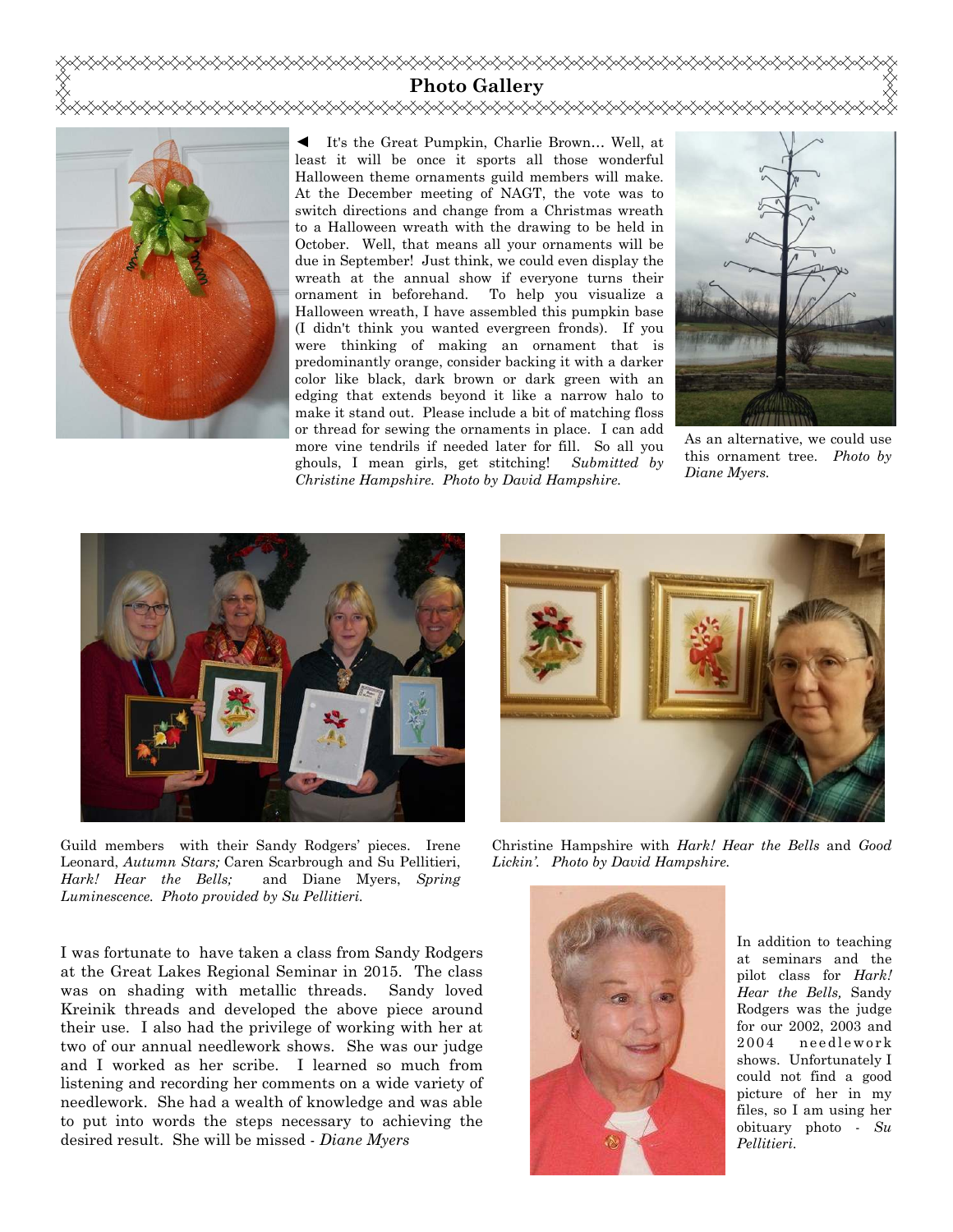*The NAGT Newsletter* is published six times per year (January, March, May, July, September, and November) by the Needle Arts Guild of Toledo (NAGT) chapter, The Embroiderers' Guild of America, Inc. The Editor welcomes comments, input, and story items. Please send them to the editor by the 25th of the month preceding publication.

Editor: Susan Pellitieri; 547 White Oak Dr; Toledo, Ohio 43615, Phone: 419-382-1329, E-mail: NeedleArtsToledo@aol.com

EGA chapter newsletters may copy material contained in this publication except items which are noted and marked as copyrighted. Please credit this Chapter when due.

**MEMBERSHIP** in the Needle Arts Guild of Toledo is open to all embroiderers. New and renewing dues payments should be sent to: Diane Myers, 22045 W. River Road, Grand Rapids, Ohio 43522

**ANNUAL DUES** - NAGT annual dues of **\$52** include: **Dues - Local chapter** 

- Bimonthly NAGT chapter newsletter
- Chapter meetings and programs
- Local chapter lending library
- Group correspondence course (additional fee required)
- **Dues Great Lakes Region (GLR)**
- GLR seminar (additional fee required) **Dues - The Embroiderers' Guild of America, Inc. (EGA)**
- Subscription to quarterly magazine, Needle Arts
- Individual correspondence courses for a fee
- National seminars for a fee

Members can attend optional local Chapter workshops presented by teachers contracted by the Chapter and paid for by workshop participants.

**MEETING CANCELLATION:** Monthly meetings are cancelled due to bad weather if the Toledo Public schools are closed. Tune into AM 1370 News radio in Toledo for school closings.

**GUESTS** are welcome at all meetings and may attend two meetings before being asked to join.

**NAME TAGS** must be worn at all meetings or pay a 25¢ fine. The fines collected go to general funds to help cover expenses.

**MEETINGS** are on the 2nd Wednesday of the month at 6:30pm in the Maumee Senior Center, 2430 Detroit Ave., Maumee OH 43537. The Google Map below labels Rte. 25/24 as S. Detroit Ave. south of the Ohio Turnpike, but it really is Anthony Wayne Trail. *Map courtesy of Google Map.* 

<del></del> **NAGT Officers and Board Members**  <del></del>

**President** Caren Scarbrough 419-278-2162 caren505@yahoo.com

**Vice-President** Karlyn Thompson 419-823-3439 karlynmthompson@gmail.com

**Secretary (2017-2018)** Denise Waterfield 419-308-7014 dwaterfield228@yahoo.com

**Treasurer (2016-2017)** 

Christine Hampshire 419-698-0241 dhampshire@adelphia.net

**Membership GLR Representative Welcoming Committee**  Diane Myers 419-832-9571

jrmyers@roadrunner.com

#### **Outreach Chairman**

Kathy Falgout 419-841-8957 kcfalgout@gmail.com **Newsletter**  Susan Pellitieri 419-382-1329 NeedleArtsToledo@aol.com spellitieri@aol.com

**Program Chairman** 

Irene Leonard 734-856-1873 irnlnrd@aol.com

**Education**  Sue Wiemer 419-531-6325 dlwiemer@sbcglogal.net

**2017 Show Chairman** 

Committee Leader Caren Scarbrough 419-278-2162 caren505@yahoo.com

**Heritage Hospitality**  Maria Nowicki 419-824-9631 nohiorn@aol.com

*indicates Voting Members*